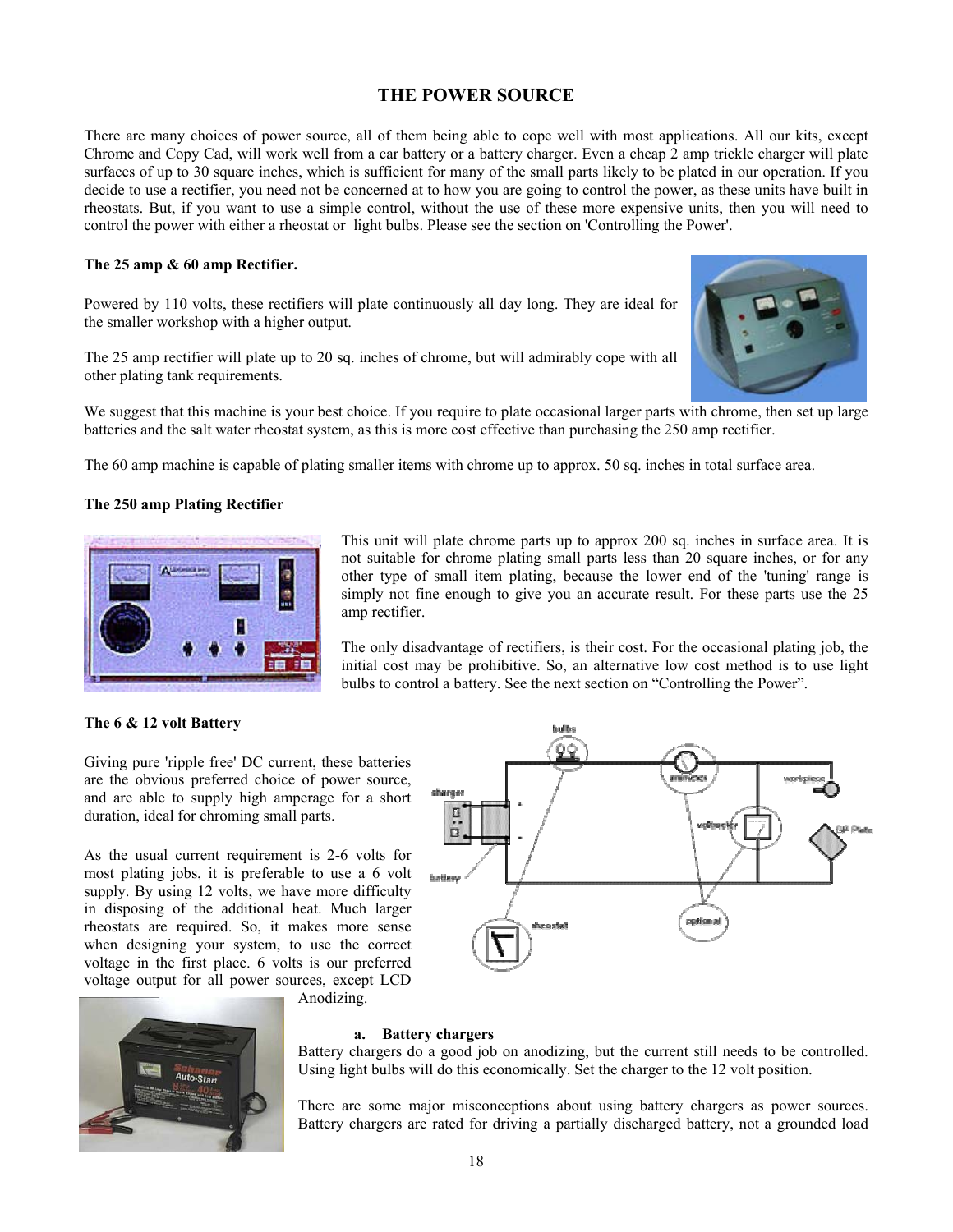like anodizing or plating. As an example, the voltage was measured and current of a charger under load. This unit was rated for 12V at 10A, when loaded the results were as follows:

|           | $\bullet$ At 0 A       | (no load) | $V=13.4 V$ |
|-----------|------------------------|-----------|------------|
| $\bullet$ | At 3.66 A $(3 \Omega)$ |           | $V=11$ V   |

At 5.35 A (2 Ω) V=10.7 V

A 10 amp load wasn't tested as it would overheat the charger and open its thermal circuit breaker if operated for any realistic length of time. If this unit were rated as a transformer isolated unregulated power supply, using a full wave rectifier (which is what it is) the rating would be 10.8 V at 5 A. Larger or smaller chargers will scale accordingly.

Besides not putting out the voltage and current that you think you are getting, battery chargers also have no effective means to reduce the voltage and current provided to the load. You can compensate for the first problem by de-rating the battery



charger as discussed above, and there is something you can do about the control problem. A perfectly simple way to solve the control problem is to use an ordinary 600 W lamp dimmer to control the input to the charger. This is shown in Figure 6. A charger is a transformer load, not a motor load. The dimmer can power a transformer as easily as it can power a light bulb. The resolution you can actually get isn't great, but it is better than you can get using any reasonable number of power resistors or light bulbs to control the current.

Figure 6. A Variable Voltage Battery Charger Power Supply

### **Combining battery & charger for chrome plating**

If you are chrome plating larger parts up to approx. 200 square inches, we suggest you use a combination of battery and a larger battery charger. Use a battery with a high cranking amps rating, such as a marine deep cycle trolling battery or a ready made 6 volt battery from a golf cart.

You should couple the charger to the battery and then draw your current from the battery.

Unlike plating other metals, chrome plate will not form unless there is sufficient power. The part will just sit in the tank bubbling away all day until you increase the power.

If you are plating larger parts and not getting the chrome to deposit, place a second battery in parallel. Additional amps will be provided in this manner.

# **Power for very small items**

We have introduced a new PLUG 'N PLATE power pack to our COPY CAD system.

This unit supplies 1.5 volts @ 300milli amps (ma). As the requirement for Copy Cad, gold, zinc etc is  $1.5 \text{ v } (a)$  25 ma per sq. inch of surface area, then this unit will plate up to 12 sq. inches. (It will actually plate up to about 16 sq. inches in practise)

Using the 'ROBBER' technique, see the section 'Controlling the Power', very precise plating can be achieved on smaller articles. This unit is much preferred by us than using small batteries, as the output from these varies tremendously as the battery wears out. However, batteries may still be used, as follows:-

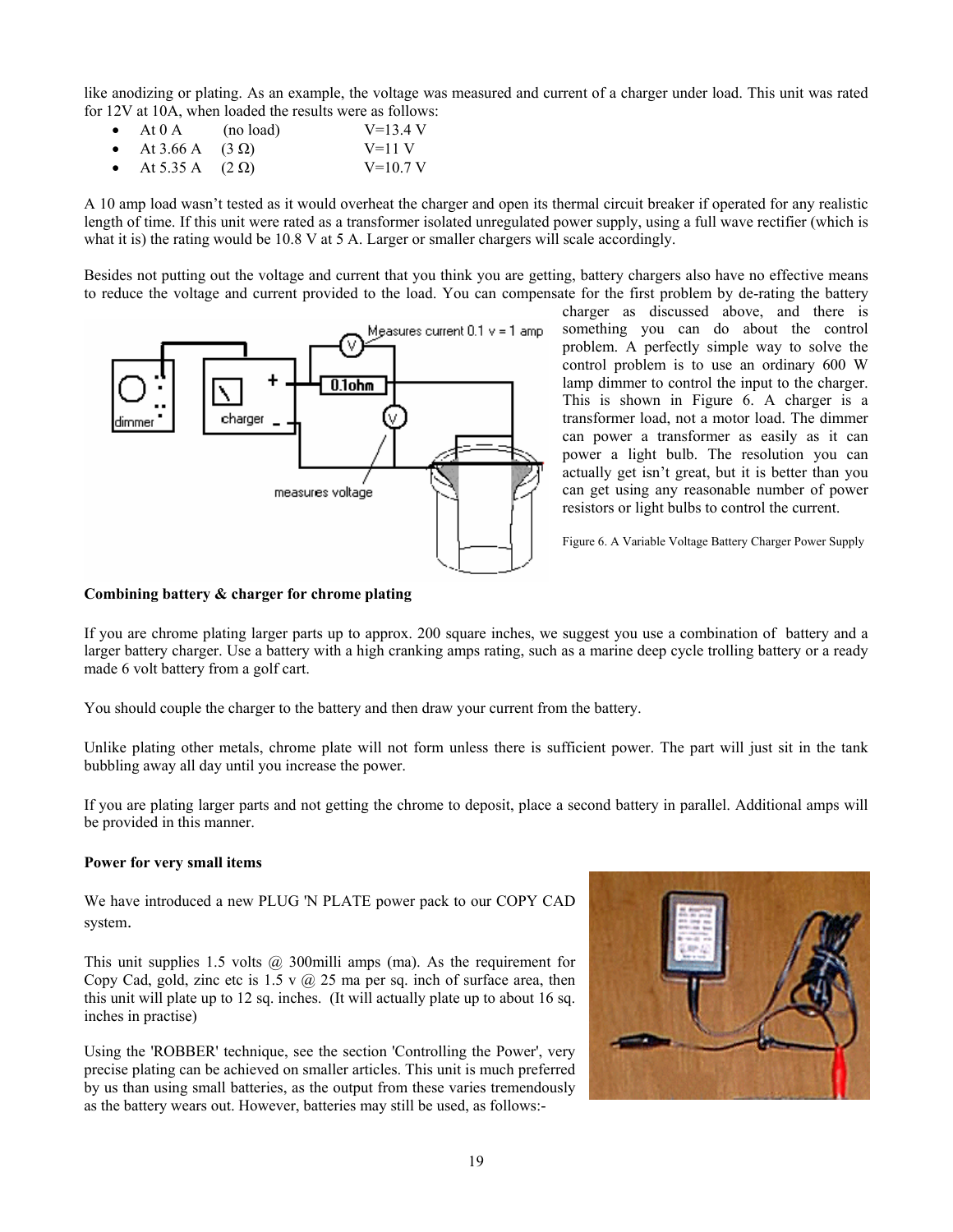When you are plating very small items, such as a nut & bolt, or a washer, with a zinc, nickel, COPY CAD or copper plate, a smaller control system will be required. As bulbs, rheostats and most rectifier units will not reduce the current from a six or 12 volt battery sufficiently, you can use a simple flashlight 1.5 volt battery as your source. You can connect the battery directly to the anode without a bulb or resistor in the circuit. We have found that an AA type battery will plate an item up to 5 square inches in surface area beautifully with any of the systems mentioned above. If you have a very small article, use an older ' flat' battery. If the color of the plate is dark, then use a smaller, flatter, battery. This is a great way of using up those old batteries!

# **The Arc Welder**



This is not our preferred choice of power unit, never the less it will work well providing you make some following modifications. Most arc welders supply 24 volts output and very high amperages, the latter being ideal for chrome plating. However, this voltage is generally too high, and needs to be reduced.

By setting a 2:1 step down transformer in the line between the main 120 volt circuit and the charger, you will drop the input voltage to 60 volts. Therefore the output voltage will be 12 volts, a more acceptable figure for our purpose. We suggest you control the current at the source because it is more economical to get a mains step down transformer, than a 24 volt, 300 amp setup.

Alternatively, if you have a 220 volt Arc Welder, this can be wired to a 110 volt supply, which will reduce the output by half.

### **Consult a qualified electrician for this work**. **This system can produce dangerous currents to the tank, if the modification is incorrectly carried out. This work is beyond the scope of this manual.**

# **CONTROLLING THE POWER**

If you are using a Rectifier, controlling the power will be a straightforward job of dialing up the amount required, depending on the size of the part to b e plated, and the amperage requirement. For example, nickel requires 1 amp per 15 square inches of surface area. So, a 45 sq. in. piece will need - 3 amps.

If you are using a battery or battery charger as your power supply, these units have no power control, and if you were to hook them up directly to the part and the anodes, plating would be fast and furious as the as the current virtually shorts across the tank. Of course, you would probably ruin the part too! To control this power, (to 'slow' it up) we have to place some resistance in the line. This can be done by using either light bulbs, or a rheostat. Whilst the bulbs may look a little amateurish, they really do an excellent job of plating, and should not be underestimated! If you decide on obtaining a rheostat, we have provided OHM's law below, to enable you to work out the resistance YOU require. We cannot do this for you here, because we don't know what you are plating. If you have any difficulty in doing this, get in touch with us and we'll be pleased to help.

For controlling large currents, as used in Chrome Plating, you may wish to use the Salt Water Rheostat (See this section). It is an economical unit to construct and is very reliable. Most applications will use a 6 volt supply.

# **Choosing the right bulb**

You will use different size bulbs depending on the surface area of the part to be plated.

You need to consider the size of the largest part you are likely to plate when you construct your bulb rack. If you are only plating an odd item, you may not even want to bother with making a rack, just simply plug in a bulb and place the bulb holder into the circuit.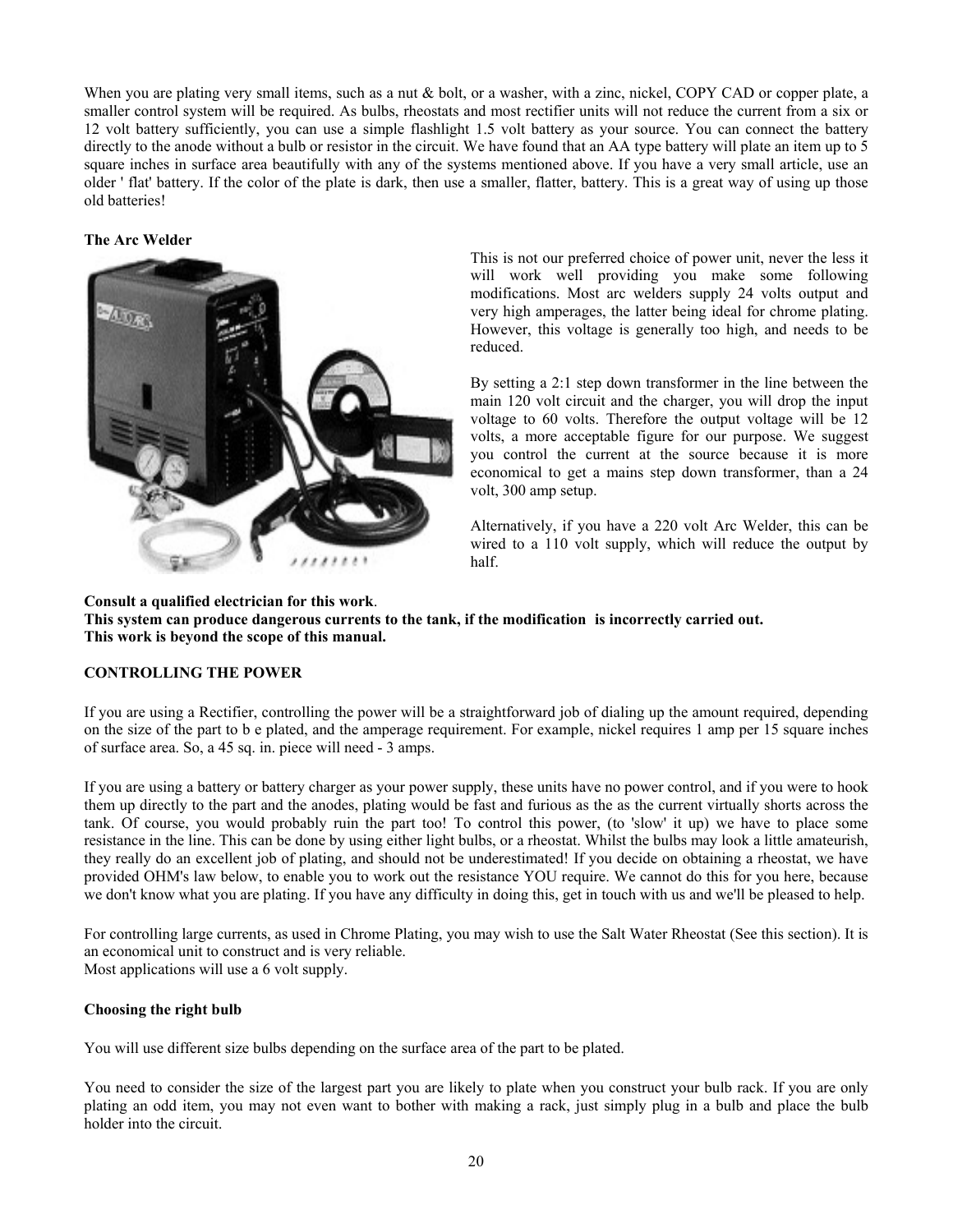These 6 volt bulbs & sockets may be obtained from any motorcycle outlet, lawnmower repair, golfcart repair, & Radio Shack.

6 volt 100 ma bulb RADIO SHACK product # 272-1142

6 volt 250 ma bulb RADIO SHACK product # 272-1130

Threaded Bulb Base RADIO SHACK product # 272-360 Or # 272-357

Radio Shack Part # 272-357

Most of our plating tanks, except chrome, zinc  $\&$  Copy Cad, draw roughly the same amount of amperage, 1 amp plates approx. 16 sq. in.

Here are two bulbs manufactured by United States Hardware Manufacturing Inc. Washington, Pa 15301

| 1. Product $\#$ RV 371B |  | 12 volts 15 watts $= 1.25$ amps |
|-------------------------|--|---------------------------------|
| 2 Product # $RV373B$    |  | 12 volts 50 watts $=$ 4 amps    |

These bulbs fit into a standard household bulb holder. You will need to use a 12 volt battery/charger. They are ideal for controlling the power to a chrome tank when plating mid sized parts.

Here is the setup for a typical bulb control system. There is no need to use an ammeter, because you already know the current draw from the bulb rating.

To increase the amount of current, simply add more bulbs

As an example, say we wanted to plate 90 sq inches of nickel. Nickel requires 1 amp per 15 or 16 sq inches. Therefore 90/15  $= 6$  amps.



This larger current could be obtained by using 24 x 250 ma bulbs, or by going to a 12 volt system and using 6 a 4 amp RV bulbs. Don't forget that you can use either 12 volt or 6 volt power supplies, but the bulbs must be rated for the same voltage.

Chrome plate draws 1 amp per square inch of surface area, which is much more than the other processes.

As an example, lets imagine you were plating 24 sq inches of surface area. Then you would need to place 6 x 4 amp bulbs into the circuit.

### **For a better understanding of this procedure, go to www.caswellplating.com/movies/bulbcontrol.swf**

There are many combinations of bulbs that can be used.

You could add many more larger bulbs to control even a chrome plating operation. Check the bulb rating, and remember that amps = watts/volts

As long as you have the voltage and the wattage of the bulb, its pretty easy to calculate how much power it will draw. eg: 12 volt bulb rated 15 watts =  $12/15 = 1.25$  amps

On larger parts you should use the Nichrome Wire Resistor.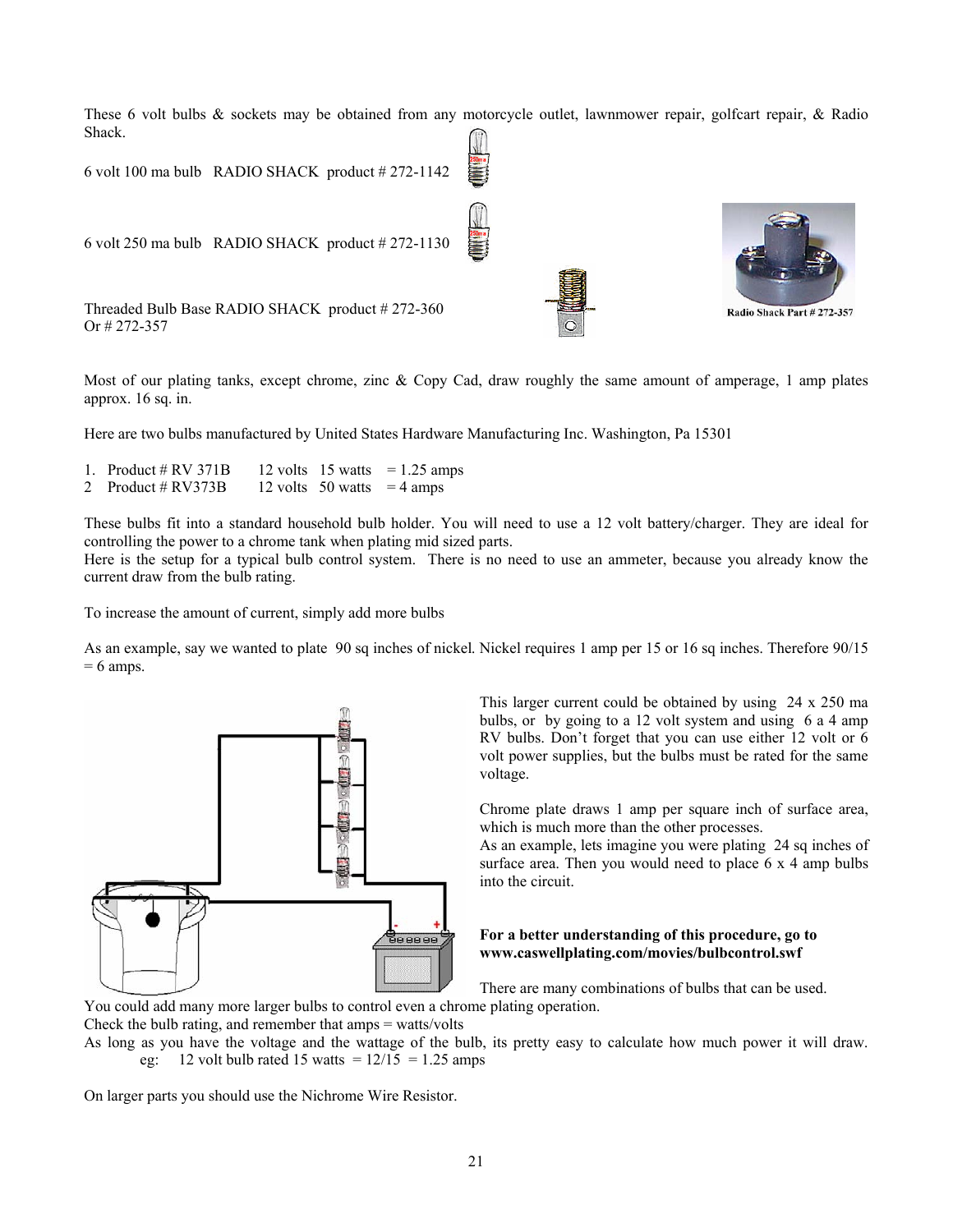### **Making a bulb holder**



A bulb holder rack can be made from any small box, wooden or plastic. Radio Shack sell some inexpensive boxes ideal for this purpose.

Once you have determined the maximum size of part you are likely to plate, you can then obtain the necessary amount of bulb holders.

Use single filament bulbs  $\&$  sockets wherever possible, as this is easier to set up. If you are electronically inclined, you will soon understand how to wire up double filament bulbs in parallel, thus saving on bulbs.

Mount the sockets in the box and solder a connecting wire to each bulb socket casing linking them all together. Run this wire to a bolt mounted on the box. This is your power terminal A

Join all the wires together and mount them on a bolt which is secured to the box. This is your other power terminal B. To test the box, connect both terminals to your battery and plug in the bulbs. They should all light brightly.

# **Controlling the Power From a PLUG 'n PLATE Power Pack Or any a/c adapter**

To best demonstrate the 'robber' principal, we are going to use thePlugNPlate kit instructions. Of course, you could use a battery charger, providing you know the amperage output, and adapt this method to almost any other situation.



Most parts requiring plating with COPY CAD are fairly small, so this power pack is designed to provide enough power to plate up to 15 sq. inches of surface area.

The output of the Power Pack is 300 ma (milli amps). The requirement for Copy Cad plating is 25 ma per square inch. Therefore, this unit will plate  $300/25 = 12$  sq. ". (In practice, it will actually plate a little more, about 15 sq. inches)

If the part to be plated were exactly 12 sq. inches, then it would simply be placed into the plating tank and connected to the negative Power Pack connector. The Anode would be connected to the positive connector, and plating would commence. The 300ma output would match the surface area, and no further adjustment would be necessary.

However, not all parts are going to be exactly 12 sq. inches, so we must 'rob' some of the power from the Power Pack. This is achieved by placing more surface area in the tank to be plated. As the output from the Power Pack is constant, we must adjust the surface area being plated to match the output. Too much current on the work piece will result in a dark, rough plate, and too little current will give us a patchy plate.



Let's assume we want to plate a part having a total surface area of 5 sq. inches. As the output from the Power Pack is for 12 sq. inches, we need to add enough surface area to make up the difference (12-5=7). This simple addition of surface can be accomplished in two ways.

- 1. Add more parts to be plated, until you have 12 sq. inch total surface area.
- 2. Add a 'ROBBER' to the parts to be plated.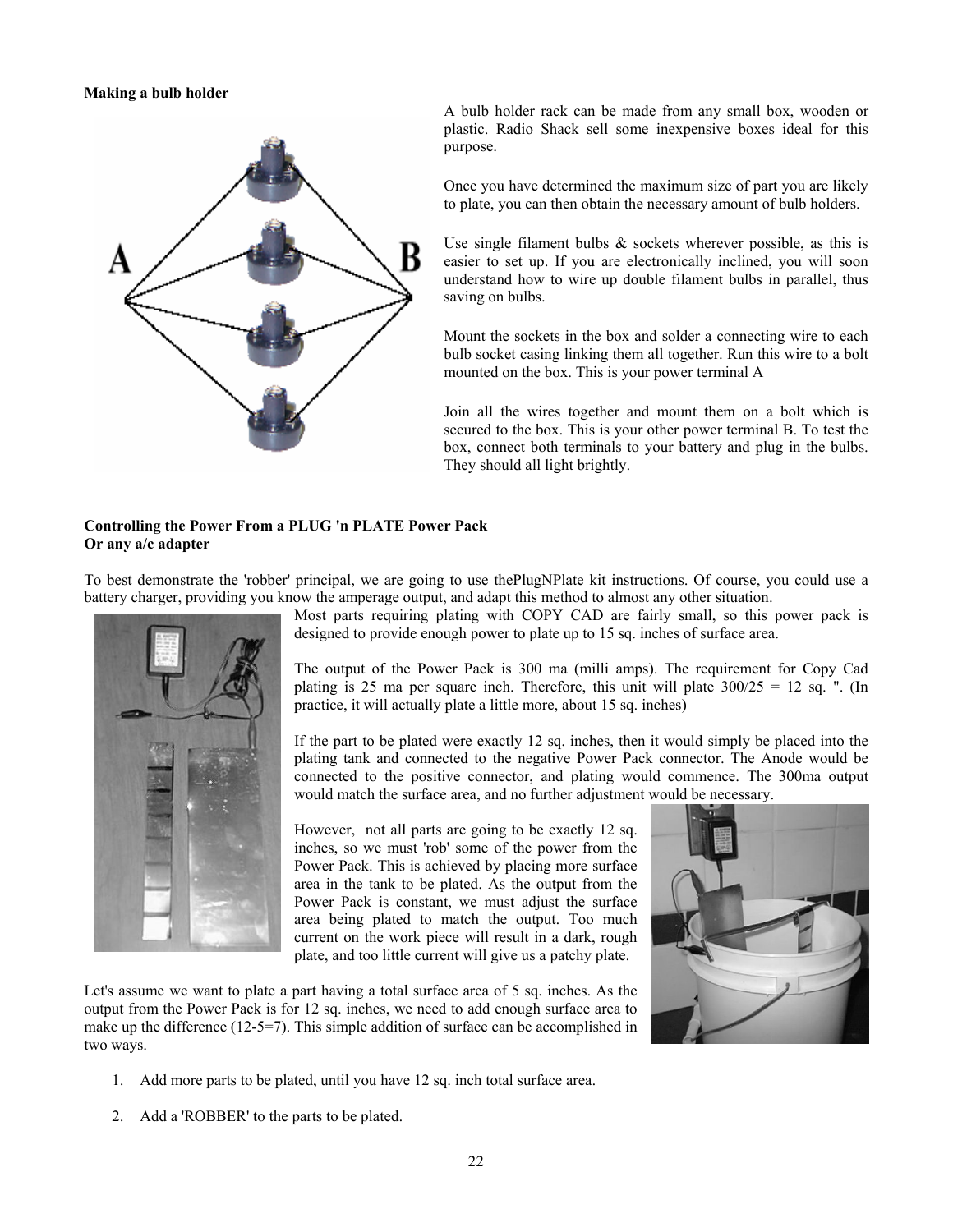You may use almost anything that has a surface area of 7 sq. inches, but that would be somewhat wasteful, so, a simple robber needs to be made from part of the anode supplied with the kit.

Cut a strip from the long side of the anode, which is 1" wide, and mark it off in 1 inch increments. This 'ROBBER' has a total surface area of 16 sq. inches.

Place the ROBBER into the Plating solution, so that 3.5" is immersed. (That gives you a total immersed surface area of 7 sq. inches) and then bend the ROBBER over the tank bar, ensuring it has good electrical contact. Now, you have 5sq" of part to be plated and 7sq" of ROBBER, making a total of 12 sq", so you should achieve optimum plating capability. The ROBBER may be used later as an anode, so no product is wasted.

**Calculating Electrical values** (For those who are technically inclined)

# **OHM'S LAW**

This law expresses the relation in an active electric circuit of current, voltage and resistance. These three factors are always present in such a circuit. Its general statement is as follows:

"In an active electric circuit, the Amperes are equal to the voltage divided by the resistance"

In other words:-

| 1. The Amperes are equal to the volts divided by the resistance    | $A=V/R$     |
|--------------------------------------------------------------------|-------------|
| 2. The Volts are equal to the Amperes multiplied by the resistance | $V = A x R$ |
| 3. The Resistance is equal to the Volts divided by the Amperes     | $R=V/A$     |

4. The Amperage varies directly with the Volts and inversely with the Resistance.

5. The Resistance varies directly with the Volts and inversely with the Amperage.

6. The Volts vary directly with the Amperage and with the Resistance.

 $Resistance = Ohms = R$ 

This law is the fundamental principle in most electric calculations., so, as long as you know 2 figures in the above equations, you can easily work out the third figure.

# **WATTS**

The power value or Watt is calculated by multiplying the AMPS by the VOLTS:-

 $W = A x V$  or  $V = W/A$  or  $A = W/V$ 

6 volts x 100 amps =  $600$  watts, 100 volts x 6 amps =  $600$  watts, 12 volts x 100 amps = 1200 watts or  $600$  watts divided by  $100$  amps = 6 volts etc.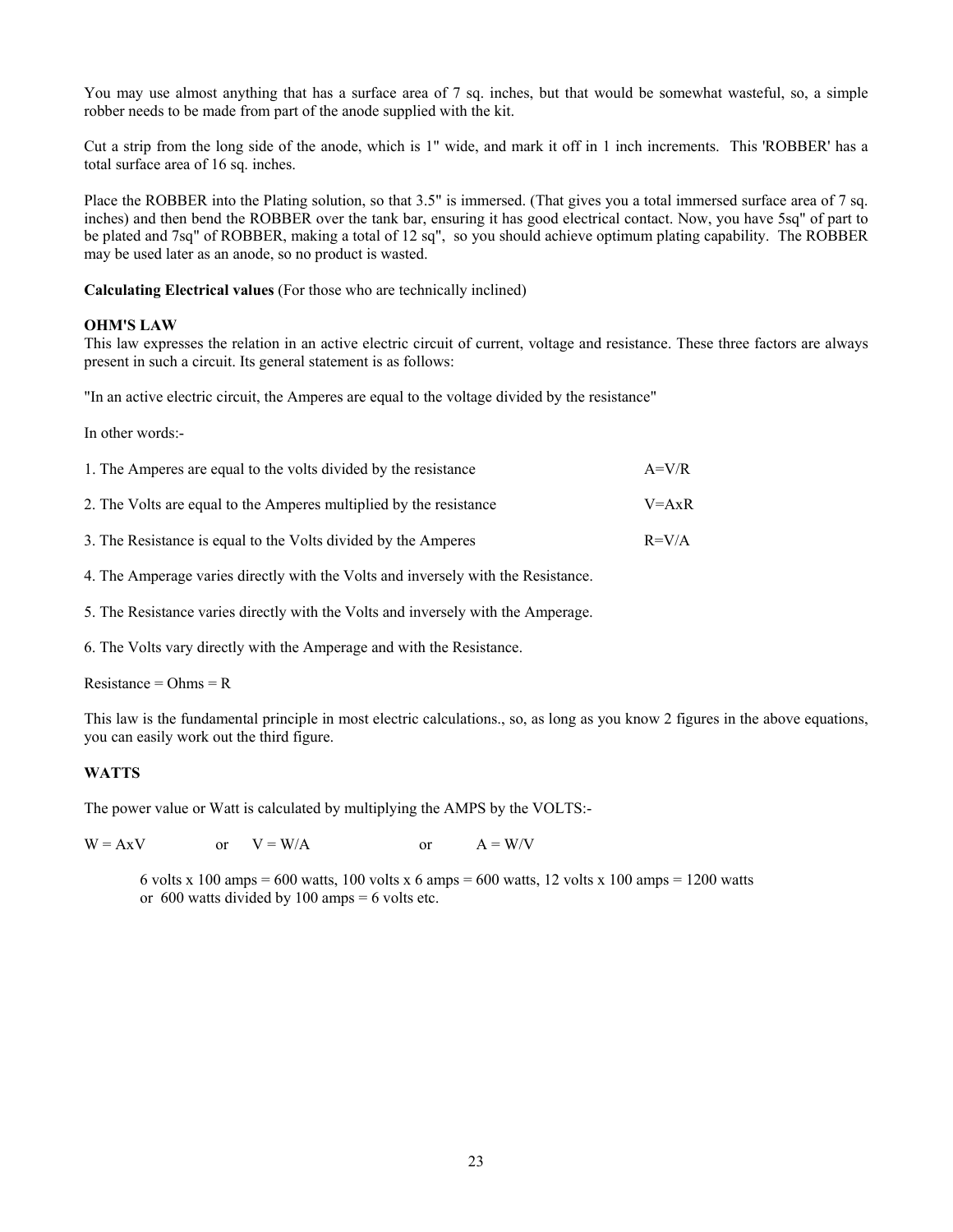# **Making a NICHROME Power Controller**

The use of lengths of Nichrome wire is an extremely inexpensive method of controlling larger current requirements used in chrome plating. Nichrome wire is often used in heating elements, such as electric fires.

One 34.5" length of # 18ga Nichrome wire will give a resistance of 1.2 ohms

Using a 12 volt battery, one wire length will limit the current to 10 amps, 2 lengths will provide 20 amps, and so on. Using combinations of the sets of wires will give a good range of operation. For example: to obtain 90 amps, simply connect the 50, 30 and 10 amp connectors to the buss bar. To make a 5 amp resistor, simply take a length of wire TWICE the normal length of 34.5" (69").

The wire can be ordered from:

# **Pelican Wire Company, Inc. 6266 Taylor Rd. Naples, FL 34109-1839 Sales: (239) 597-8555 Fax: (239) 597-9783**

**Or online at** www.pelicanwire.com





The installed panel, on fireproof cement board. Mount the board on blocks, away from the wall.





Connectors cut up and bolted to panel

In the diagrams here, we have limited to total number of wires to five, giving 50 amps, but more banks may be added and theoretically, the quantity is limitless. However, bear in mind that these large currents develop extreme heat. These wires will run at around 800 degrees F, so left unattended there may be a fire risk.